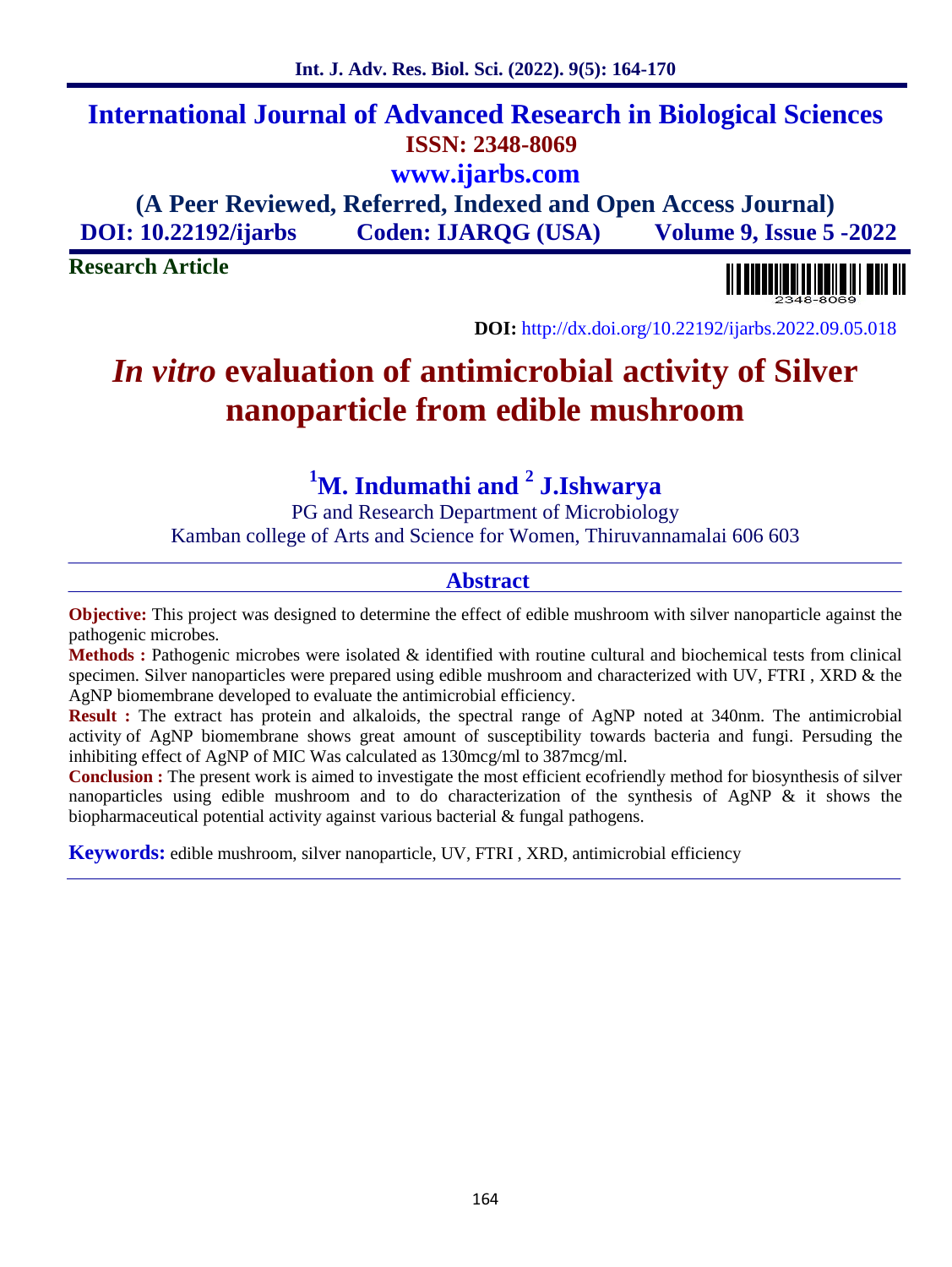#### **Introduction**

Nanotechnology is expected to be the basis of many main technological innovations in the 21st century. Research and development in this field is growing rapidly throughout the world. A major output of this activity is the development of new materials in the nanometer scale, including nanoparticles. These are usually defined as particulate materials with at least one dimension of less than 100 nanometers (nm), even the particles could be zero dimension in the case of quantum dots. Metal nanoparticles have been of great interest due to their distinctive features such as catalytic, optical, magnetic and electrical properties (Bar *et al*., 2009; Rassaei *et al*., 2008).Mushroom is the freshy ,spore –bearing fruiting body of a fungus, typically produced above ground on soil or on its food source. The most popular of these, *Agaricus bisporus*, is considered safe for most people to eat because itis grown in controlled, sterilized environment. Several varieties of *A.bisporus, Pleurotus platypus, P.florida and Calocybe indica* are grown commercially, include white, crimini, and Portobello .Nanotechnology is mainly concerned with the synthesis of nanoparticles of variable size, shape, chemical composition and controlled disparityand their potential use for human benefits. In the past decade there has been a tremendous amount of research interest in nanomaterials with respect to its production properties and application. Many varieties of naturally occurring mushrooms are foung to have promising antioxidant and anticancer properties and prolong longevity(Mizuno and Mush 2000).Edible mushrooms are weel known for their antioxidant, antimicrobial, antiinflamatory, antitumor and anticancer activities(ajith and janardhanan,2007).This indicates that mushrooms could be valuable sources of antioxidant( chen et al., 2006) and antitumor compounds .The biological synthesis of silver nanoparticles (AgNPs) by using edible mushroom extract, Agaricus bisporus, as a bioreductant. The biosynthetic method developed in this study for producing silver nanoparticles has distinct advantages over chemical methods such as high biosafety and being ecofriendly and nanotoxic to the environment. Furthermore, these functionalized

silver nanoparticles showed a noticeable antimicrobial activity against different clinically important pathogenic microorganisms. Hence, such type of synthesis methods for the production of nanostructured material at lower cost and with natural energy may encourage production of functionalized AgNPs on industrial scale. This is quite handy for using AgNPs on a wide range of applications in the field of nano biotechnology .

#### **Methodology**

#### Preparation of crude extract of *Agaricus bisporus* **&** *Calocybe indica*

Fresh mushroom (Agaricus bisporus & Calocybe indica) were procured from commercial sources about  $5gm \setminus each$  of the mushroom was weighed and washed thoroughly with double distilled water into small piece and kept in boiling water bath for 2 hours with intermitted stirring sealed. After 2 hours extract filtered using whatman No.1 filter paper. The filterate kept in oven to get condensed & kept for overnight at room temperature. The result and filterate is the extract of mushroom used for the reduction of Ag+ to Ag0. The extract of mushroom can be preserved for further experiments.

#### **Screening of aqueous extract for phytochemical analysis**

Screening for the phytochemical activity shows the antimicrobial effect of the extract.

Screening of protein by millon's test :The few ml of extract added with few drops of millon's reagent and heated.

Screening of alkaloids by Dragendorff's test : The few ml of extract added with few drops of dragendroff's reagent.

Screening of carbohydrate by Benetic's test : Few ml of benetic's reagent with few ml of mushroom extract andheated.

Screening of Flavonoids by Shinoda's test : Few ml of extract with 1gm of magnesium and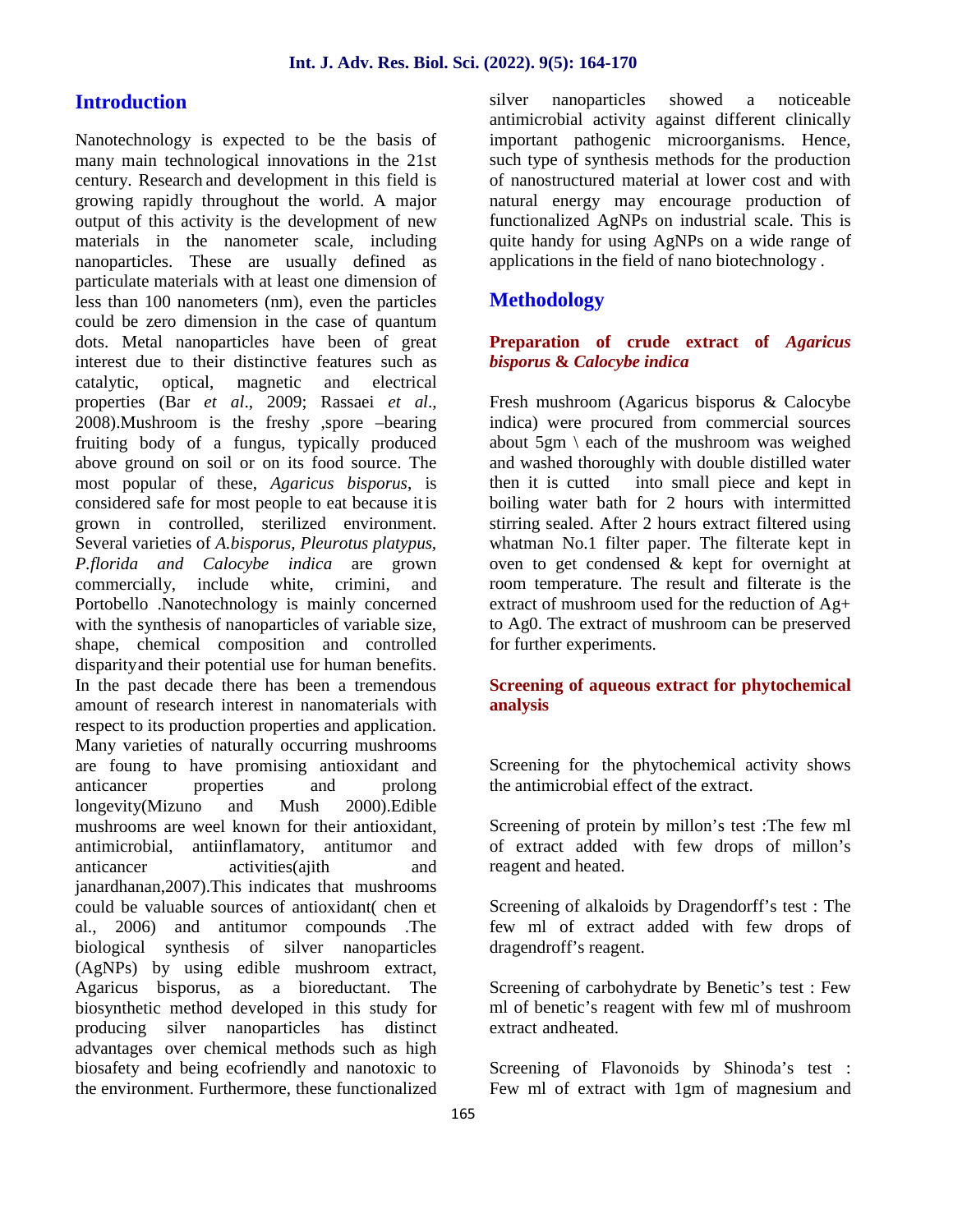few drops of concentrated HCL was added and mixed well.

Screening of terpenoids by salkowski test : Few ml of extract with few drops of concentrated sulphuric acid andchloroform was added.

#### **Biosynthesis of silver nanoparticles from edible mushroom extract**

10ml of mushroom extract were mixed with 40ml of 0.30mM AgNo3. The mixture turned to brown color which indicates the formation of silvernanoparticles. The nanoparticles are then pelleted and dried in oven at  $50^{\circ}$ C. similar procedure adopted for both the mushroom extract i.e for button and milk mushroom.

#### **Characterization of silver nanoparticles**

#### **I .UV-vis spectrophotometer**

Silver nanoparticle exihibit strong absorption of electromagnetic waves due to surface Plasmon reasonce in the visible range. Thus, UV-vis spectroscopy is used to investigate the formation and stability of silver nanoparticle in solution wavelength ranges of 200-800nm. Dark brown color production indicates the presence of silver nanoparticlein the solution.

#### **II. Fourier transform infrared spectroscopy(FTIR) analysis**

When infrared radiation is pass through sample,specific wavelength are absorbed which causes the chemical bonds present in the material to undergo vibrations. The colloid of  $AgNPs-250$ to  $4500 \text{cm}^{-1}$ 

#### **III.X-ray Diffraction (XRD) analysis**

XRD is a conventional technique used to establish the crystalline nature ,domainsize, and structure of nanoparticles.It can be used to look at a single crystal or polycrystalline materials

#### **Detection of silver nanoparticle using agarose gel electrophoresis**

Agarose gel electrophoresis is a method used in biochemistry and molecular biology to separate the molecules by size.This achived by moving negatively charged particles through an agarose matrix with an electric field.Shoter molecules were move faster and migrate further than larger once. Agarose gel prepared 10ulnof BM-AgNPs &MM- AgNPs loaded in each well,in 50vto100v for 30 minutes electrophoresised when the front wave approach the end of the gel.The electrophoresis is stopped ,it is now possible to visualize the AgNPs with UV transilluminator.The AgNP moves towards negative due to positive charge on its core. The brown band of AgNP documented.

#### **Development of Agnp biocompatible membrane**

Initially the bioamembranepreparation standardized with biopolymers such as Pectin (food grade) with % range from 0.5%,1.5% and 3% respectively with the cross linker such as 1 % PEG as plasticizer separately and noted for its efficient film formation and peeling tendency and solubility in sterile water at 37 °C .On concluding the biopolymer with significant character to be pectin along with plasticizer 1 % PEG.The experiment further proceeded with standardized formulation for biomembarne preparation and used for Anti microbial activity for both bacteria and fungi obtained from laboratory culture (MTCC and ATCC).

#### **Antimicrobial activity of AgNPs Biocompatible membrane**

Since the several years silver has been known as a strong disinfecting agent and has been founds many uses in traditional medicinal practices. Several silver based compounds have been utilized effectively as antimicrobialspecialists. Compounds have been utilized effectively as antimicrobial specialists. compounds of silver are also used in the medical field to treat burnt wounds and various other types of infection. Nanoparticles of silver have aptly been investigated for their antimicrobial property because the silver nanorticle have high specific area than their volume. Which will lead to excellent antimicrobial activity as compared with bulk silver metal.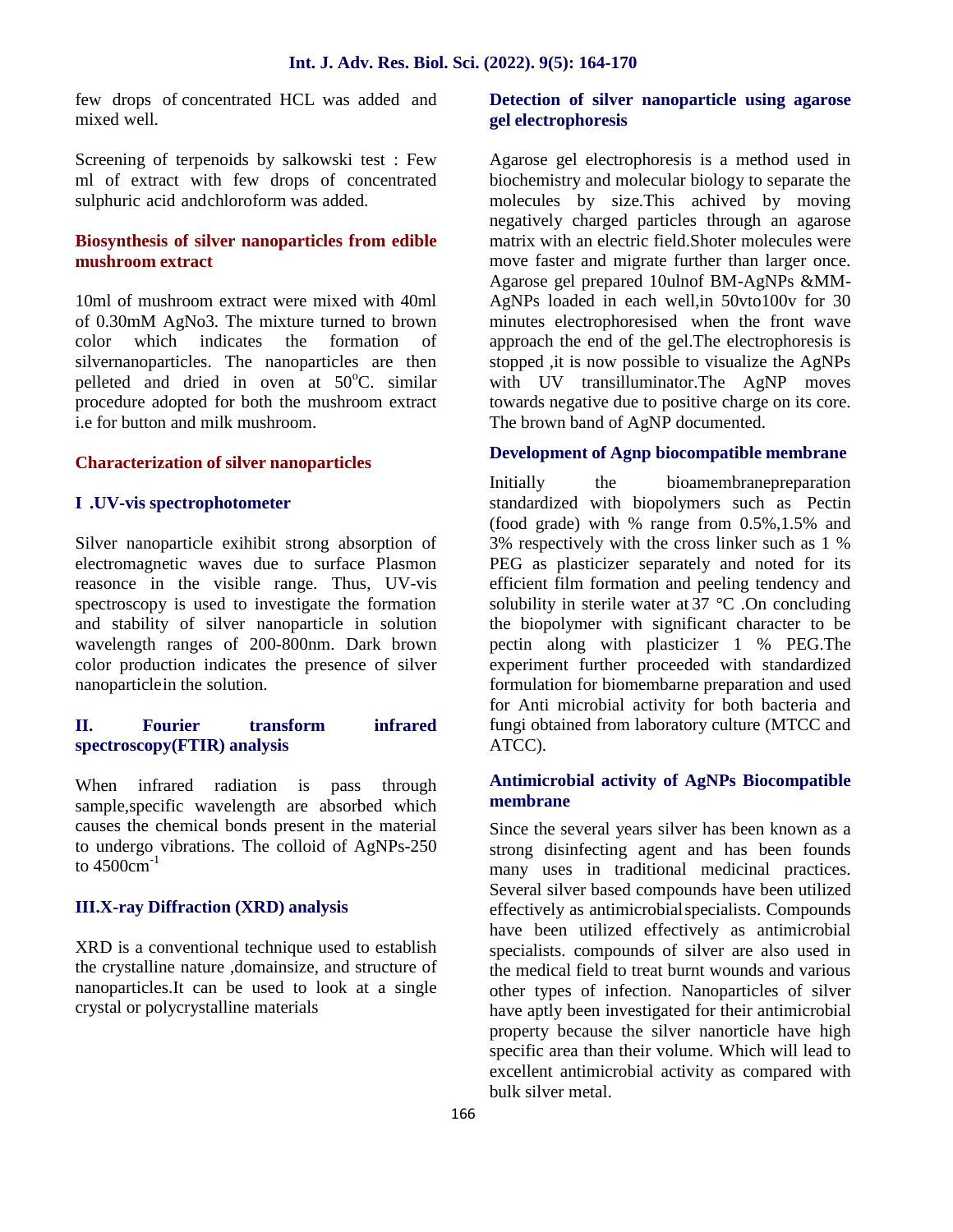#### **Antibacterial activity og AgNP biocompatible membrane**

Silver nanoparticles showed potential antibacterial activity against bacteria *(Ecoli, Klebsiella, Streptococcus, Bacillus).* The inhibitory mechanism of silver nanoparticle is only partially understood. mullerhinton agar prepared swabbed with bacterial & loaded with AgNP in different concentration and incubated at 37 for overnight.

#### **Antifungal activity of AgNP biocompatible membrane**

Silver nanoparticles showed potential antibacterial activity antifungal activity against the fungal pathogens(*A.flavus, A.niger, C.albicans*, Mucor). The potatodextrose agar plates were prepared and inoculated with respective fungal culture the AgNP of MIC Was biocompatible membrane placed on the fungal plate and incubated at 28 for 48-96 hours. The zone of inhibition were observed.

### **Results**

The most popular mushroom Button, & Milk mushroom is considered safe for most people to eat because it is grown in controlled, sterilized environment. Many varieties of naturally occurring mushrooms are found to have promising antioxidant and anticancer properties and prolong longevity. Edible mushrooms are well known for their antioxidant, antimicrobial,anti-inflammatory, antitumour and anticancer activities. This indicates that mushrooms could be valuable sources of antioxidant and antitumour compounds. The extract has protein and alkaloids, the spectral range of AgNP noted at 340nm. The antimicrobial activity of AgNP biomembrane shows great amount of susceptibility towards bacteria and fungi. Persuding the inhibiting effect of AgNP calculated as  $130$ mcg/ml to 387mcg/ml.







**Phytochemical test of mushrooms Mushroom extract in silver nitrate**

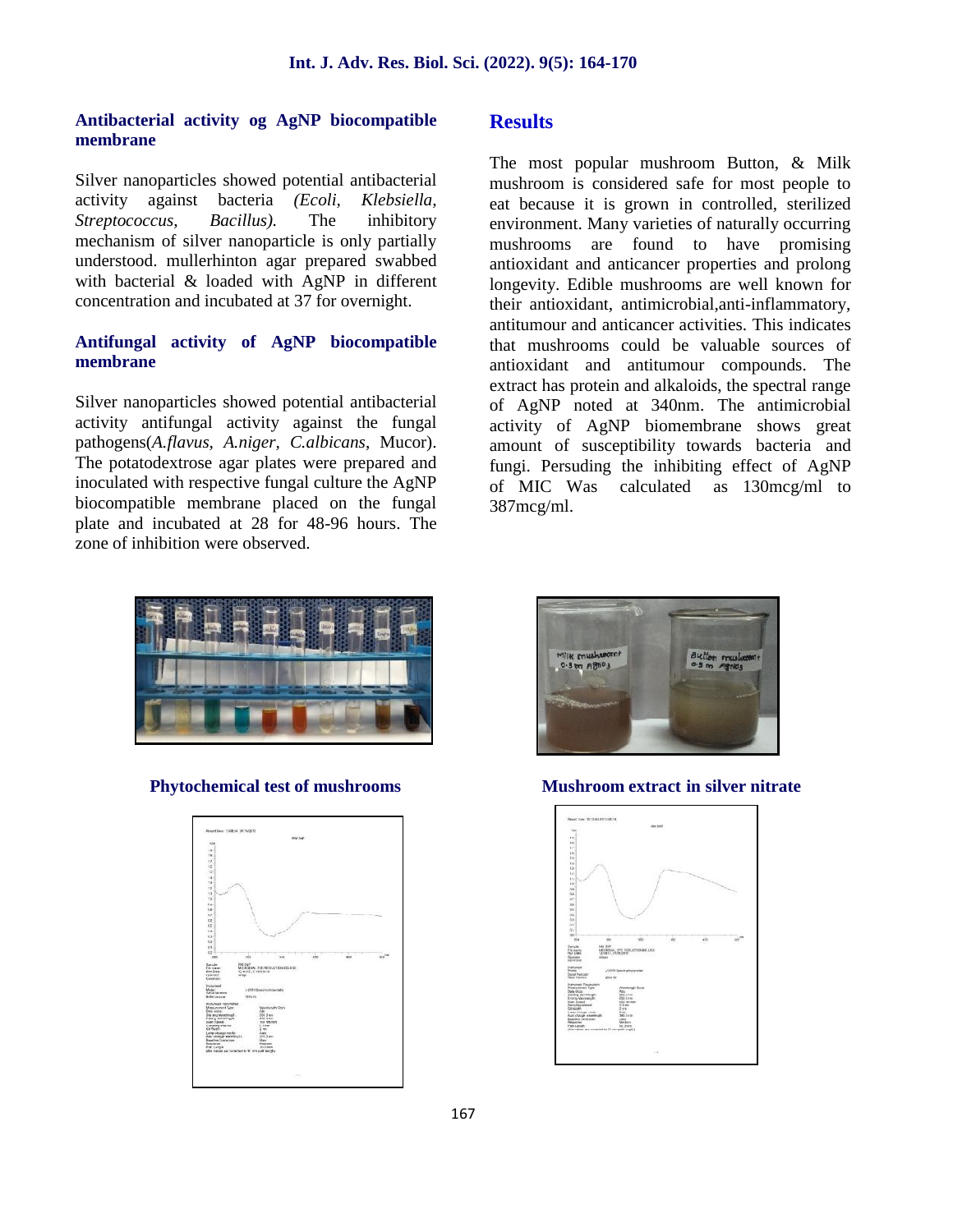**Int. J. Adv. Res. Biol. Sci. (2022). 9(5): 164-170**









**Detection of AgNp by UV scans of BM Detection of AgNp by UV scans of MM**



### **FT-IR stretching of BM AgNP FT-IR stretching of MM AgNP**



### **XRD spectrum BM AgNP XRDspectrum-MM AgNP**



**Agarose gel electrophoresis**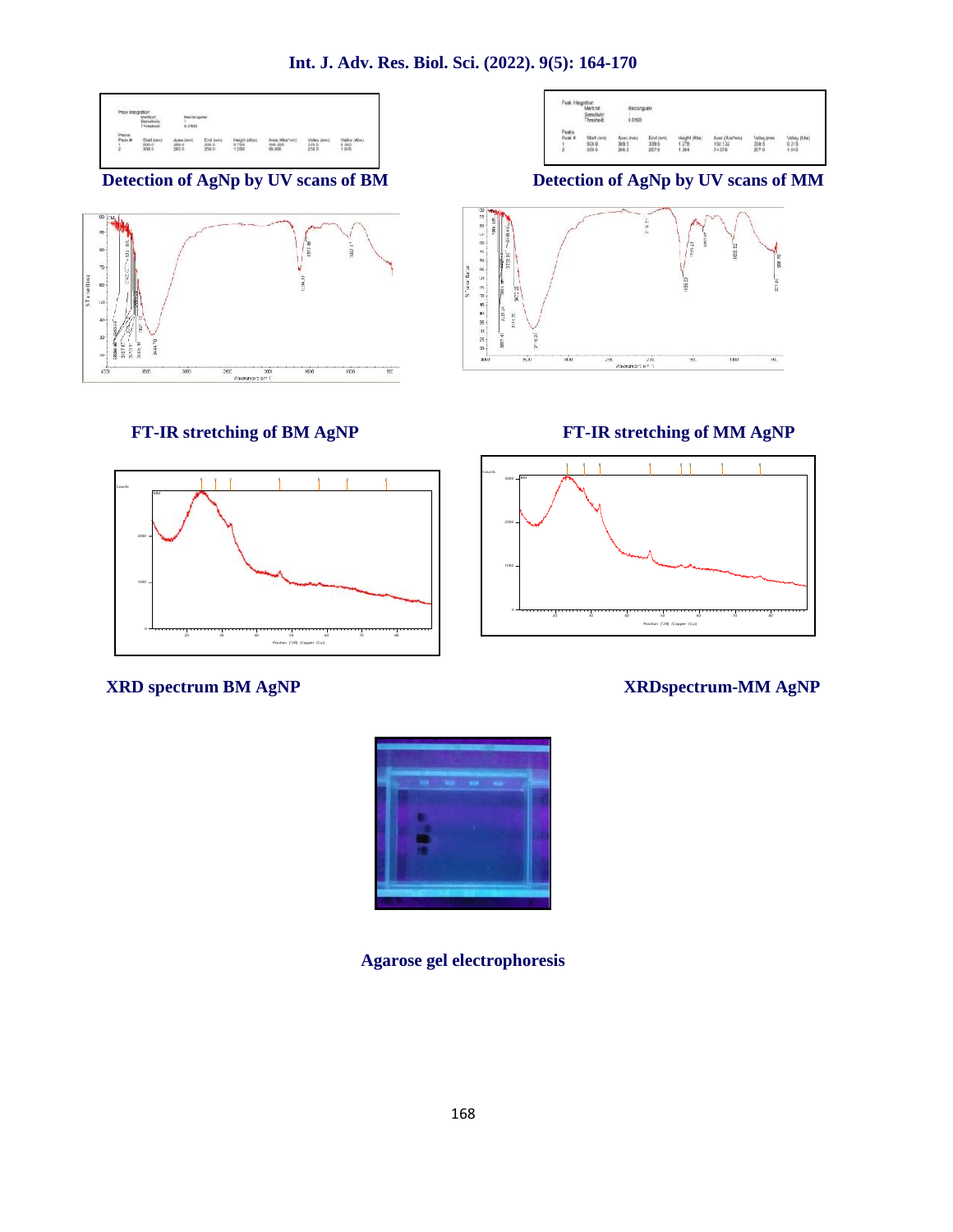#### **Antimicrobial activity of SNP (BM & MM)**

|                    |    |     |     |     | <b>MIC</b> |
|--------------------|----|-----|-----|-----|------------|
| <b>Bacteria-BM</b> | 50 | 150 | 250 | 350 | (mcg/ml)   |
| Klebsiella         | 13 | 13  | 14  | 14  | 130.69     |
| Streptococci       | 14 | 14  | 16  | 16  | 130.08     |
| E.coli             | 12 | 12  | 13  | 13  | 131.10     |
| Pseudomonas        | 13 | 14  | 14  | 14  | 130.59     |
| <b>B</b> .subtilis | 12 | 13  | 13  | 14  | 130.90     |
|                    |    |     |     |     |            |
|                    |    |     |     |     | <b>MIC</b> |
| <b>Bacteria-MM</b> | 50 | 150 | 250 | 350 | (mcg/ml)   |
| Klebsiella         | 12 | 13  | 14  | 14  | 130.80     |
| Streptococci       | 14 | 14  | 16  | 16  | 130.08     |
| E.coli             | 14 | 14  | 15  | 15  | 130.29     |
| Pseudomonas        | 14 | 15  | 16  | 16  | 129.98     |
| <b>B</b> .subtilis | 14 | 14  | 15  | 16  | 130.19     |
|                    |    |     |     |     |            |
|                    |    |     |     |     | <b>MIC</b> |
| <b>Fungi-BM</b>    | 50 | 150 | 250 | 350 | (mcg/ml)   |
| C.albicans         | 14 | 15  | 15  | 16  | 130.08     |
| A.flavus           | 22 | 24  | 24  | 24  | 126.66     |
| Aniger             | 22 | 25  | 27  | 27  | 125.98     |
| <b>Mucor</b>       | 16 | 16  | 17  | 18  | 129.37     |
|                    |    |     |     |     |            |
|                    |    |     |     |     | <b>MIC</b> |
| <b>Fungi-MM</b>    | 50 | 150 | 250 | 350 | (mcg/ml)   |
| C.albicans         | 15 | 15  | 16  | 16  | 129.88     |
| Aflavus            | 23 | 24  | 24  | 24  | 126.56     |
| A.niger            | 25 | 26  | 26  | 27  | 387.31     |
| <b>Mucor</b>       | 16 | 16  | 17  | 18  | 129.37     |

## **Conclusion**

The present work is aimed to investigate the most efficient ecofriendly method for biosynthesis of silver nanoparticles using edible mushroom and to 2. do characterization of the synthesis of AgNP & it shows the biopharmaceutical potential activity against various bacterial &fungal pathogens. However whether such extract will acts as effective. Therapeutic agent remain to be investigated, the identification of the bioactive compounds and study of the mechanism of action are necessary prior to application.

## **References**

- 1. A.D.Russell, W.B.Hugo, Prog. Med. Chem, 1994, 31,351.
- 2. Acosta E (2009). Bioavailability of nanoparticles in nutrient and nutraceutical delivery. Curr Opin Coll Int Sci 14:3-15.
- 3. Anjum V, Ansari SH, Naquvi KJ, Arora P, Ahmad A. Development of quality standards of Carica papaya Linn. Leaves, Sch Res Lib 2013; 5(2):370-376.